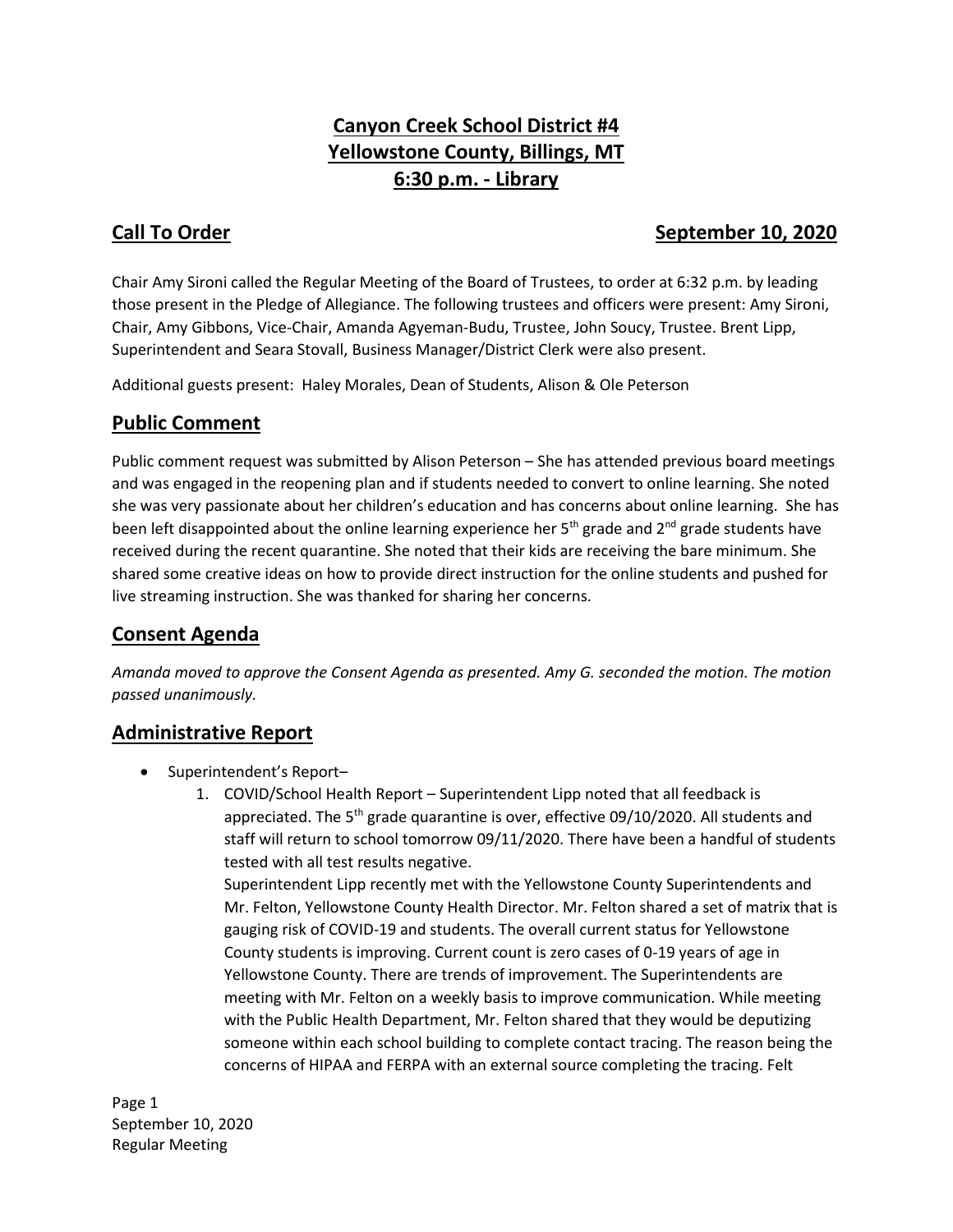Martin PC drew up a contract and essentially the Public Health Department is demanding this be the protocol. Most Superintendents are questioning the sense of this proposal. The board noted that they felt assigning the contact tracing to a school employee is inappropriate. Superintendent Lipp noted that he felt very uncomfortable about signing the document. The board also questioned where the line is drawn in completing the contact tracing. Mr. Felton noted that the contact tracing is just getting too big and they cannot continue as is. It was decided that Superintendent Lipp would communicate that he was not comfortable signing the presented document. The COVID-19 reopening plan is going pretty well so far. Students have transitioned well.

- 2. E-Grants Funding is less than received last year. Superintendent Lipp is working on completing the E-Grants Title application.
- 3. Trustees Still currently seeking another trustee.
- 4. Lunch Program The Health Inspector showed up 09/09/2020 for an unannounced inspection. He was very pleased with the current status of the kitchen and the efforts our food services staff are putting forth. The Junior High lunch is going well to date. They have transitioned well to having lunch within their classrooms.
- 5. Sports Currently girl's basketball is in season as well as cross country and football. SD2 cut out all county schools from cross country meets. They did not communicate the change. We are looking at hosting a meet the first week in October. There is the possibility of joining a first-time meet in Belfry. Football is going well with the co-op between Elysian and Elder Grove.
- 6. Student Enrollment Current student enrollment is 252. To-date we have lost 18 students to home schooling. Four of the eighteen have not registered with the county to home school.
- 7. Testing Testing is scheduled to start next week. We have completed AIMS Web testing and reading scores have declined. NWEA testing will start next week. There will be data to share shortly.
- 8. Subs There are currently two substitutes that have served in the district this year. Paraprofessionals are being pulled out of Special Education to cover unfilled teaching leave vacancies.
- 9. Drug Free Workplace Language This was a follow-up item from the last board meeting. If working under any federal grant money and in a \$25,000 dollar salaried position, if employee is caught with the drug offense, they are by law required to report to the employer.
- 10. MCEL October 15-16<sup>th</sup> virtual training is scheduled.
- 11. Transportation Our bus routes are too long. We have worked to cut thirty-five minutes off the routes. There are still concerns and continual work to shorten the routes, especially the K-2 bus. It is arriving about five minutes late. We have fielded a lot of calls from upset parents.

The school neighbors have adjusted to the new pick-up and drop-off zones and the parents have adjusted pretty well to the cohort transportation zones.

Page 2 September 10, 2020 Regular Meeting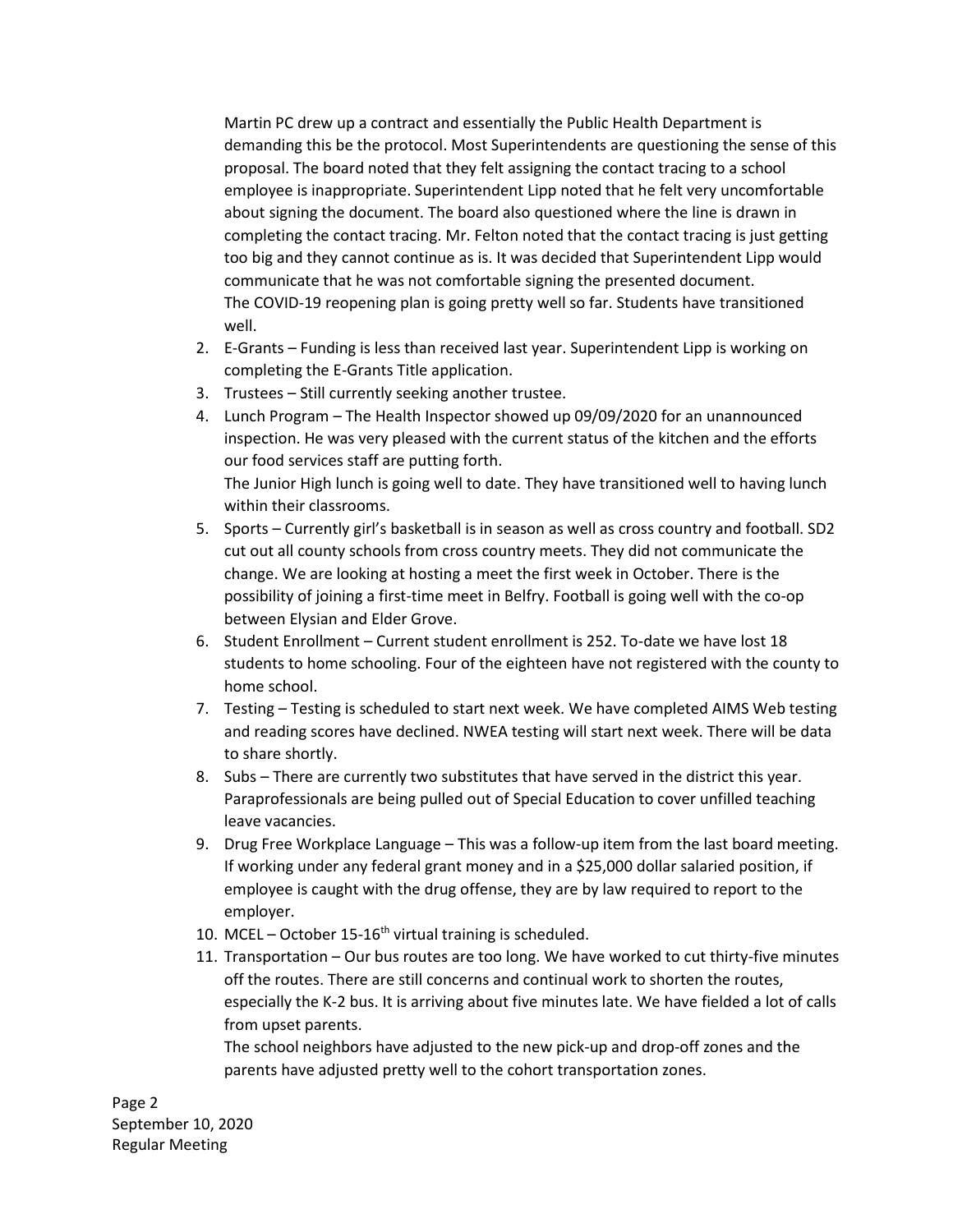- Dean of Student's Report -
	- 1. Testing NWEA testing will start next week and Mrs. Tennant has taken on the responsibility of scheduling, training and over-seeing the testing.
	- 2. SPED Running as expected. The paraprofessionals are handling the transition to no SPED teacher.
	- 3. Conduct Reports Six total to date; 1 bullying, 4 aggression, and 1 disruptive. There are two out of school suspensions to date.
	- 4. CBEE Cooperative Enrollment is at eight students, representing 3-5 year olds.

### **Old Business**

- A. SPED Certified Teacher position recruitment status update was given. No current applications. Due to the open position, there is potential for accreditation issues and funding issues without having the position filled.
- B. Open Board Trustee Position recruitment status update was given. No new known individuals of interest. The Board asked the audience to spread the word.

#### **New Business**

- A. Extra-Curricular Contracts FY21 Discussion was held.
	- GBB 7/8 Jeff Morales
	- *Amanda made a motion to approve Jeff Morales as the 7/8 GBB Coach for FY21 as presented. Amy G. seconded the motion. The motion passed unanimously.*
	- GBB 5/6 Katie Kading
	- *Amy G. made a motion to approve Katie Kading as the 5/6 GBB Coach for FY21 as presented. Amanda seconded the motion. The motion passed unanimously.*
	- Cross Country 5/8 Miranda Hayes
	- *Amanda made a motion to approve Miranda Hayes as the 5/8 Cross Country Coach for FY21 as presented. Amy G. seconded the motion. The motion passed unanimously.*
	- $\bullet$  BBB 7/8 Jeff Morales
	- *Amanda made a motion to approve Jeff Morales as the 7/8 BBB Coach for FY21 as presented. Amy G. seconded the motion. The motion passed unanimously.*
	- Student Council Ashley Vogl
	- *Amy G. made a motion to approve Ashley Vogl as Student Council Leader for FY21 as presented. Amanda seconded the motion. The motion passed unanimously.*
- B. CBEE Cooperative Agreement Discussion was held.
	- *Amy G. made a motion to approve the CBEE Cooperative Agreement as presented. Amanda seconded the motion. The motion passed unanimously.*
- C. Out of District Attendance Agreements Discussion was held. Currently there are seventy-four out-of-district student attendance agreements.
	- *Amy G. made a motion to approve the Out of District Student Attendance Agreements for FY21 as presented. Amanda seconded the motion. The motion passed unanimously.*
- D. Spectators at Canyon Creek Sporting Events Discussion was held and the expectation proposal by Superintendent Lipp was reviewed in detail. Some concerns from the board of trustees were

Page 3 September 10, 2020 Regular Meeting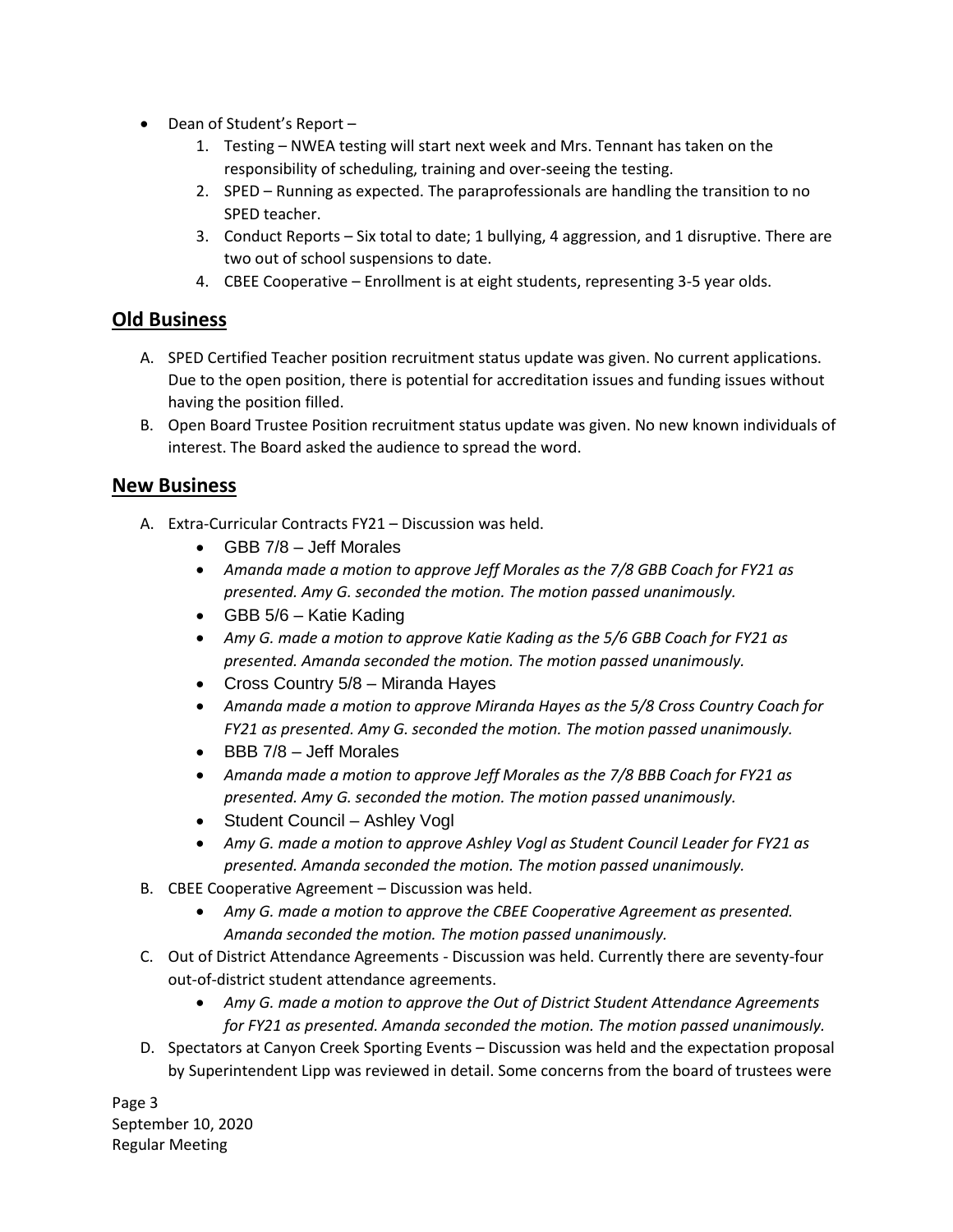who would be managing the attendance/ pre-sign up, cleaning and social distancing/mask wearing? Amy Sironi felt that allowing any spectators at all was a plan for disaster and risks the health of the students and the potential for a COVID-19 spread increases significantly. Amanda shared that she feels it is essential for parents/guardians to be in attendance to support their athlete(s). She felt not allowing spectators would cause a significant mutiny/protest by spectators. Superintendent Lipp noted that the document needs revised to state two spectators per participating athlete. John felt the document was a good start and that the document would be a living document, requiring revisions as the rules or guidance changes. The board reviewed and revised the document bullet points in detail. The document will be published per the board revisions requested.

- *Amy G. made a motion to approve the Spectators at Canyon Creek Sporting Events proposal as revised. Amanda seconded the motion. The motion passed unanimously.*
- E. Policy
	- Policy 1400 Board Meetings second reading was completed.
- F. Trustees evaluate prior year board performance Discussion was held. Superintendent Lipp proposed the board consider looking at the 1000SG Series Strategic Governance. It is an allinclusive process that would meet the needs of evaluating board performance. It would take some special meetings to meet and adoption of the series of policies. The board will take the document for review and come back prepared to discuss at the next board meeting.
- G. Coronavirus Relief Funds Expenditures to Date Ms. Stovall presented the current expenditure report for the Coronavirus Relief Funds. Discussion was held. Amy S. inquired how the school provided masks are holding up. There will be a need for another order but hopefully later in the year.
- H. Accounting and Timekeeping Software Ms. Stovall presented the current timeline for conversion and go-live dates for each software system.
- I. Presidential Memorandum Deferring Payroll Tax Ms. Stovall presented the facts on the memorandum and reported on the communication shared with the employees.

Aaron Dantik of Rimrock Computer Company was in attendance to live-stream the board meeting to the school YouTube channel. He shared that the technology in use is new and specifically meant for live-streaming. He noted that at the high audience time, there were 16 viewers watching at one time. He thinks it will be a popular tool and is very versatile.

#### **Agenda Items for the Next Regular Meeting – October 8th**

- A. Extra-Curricular Contracts FY21 BBB 5/6, GVB 5/6, GVB 7/8
- B. Trustees evaluate prior year board performance and develop goals utilizing the 1000SG Series Strategic Governance as a reference/guiding document
- C. MCEL Conference for Trustees
- D. Fall enrollment/ANB

Page 4 September 10, 2020 Regular Meeting